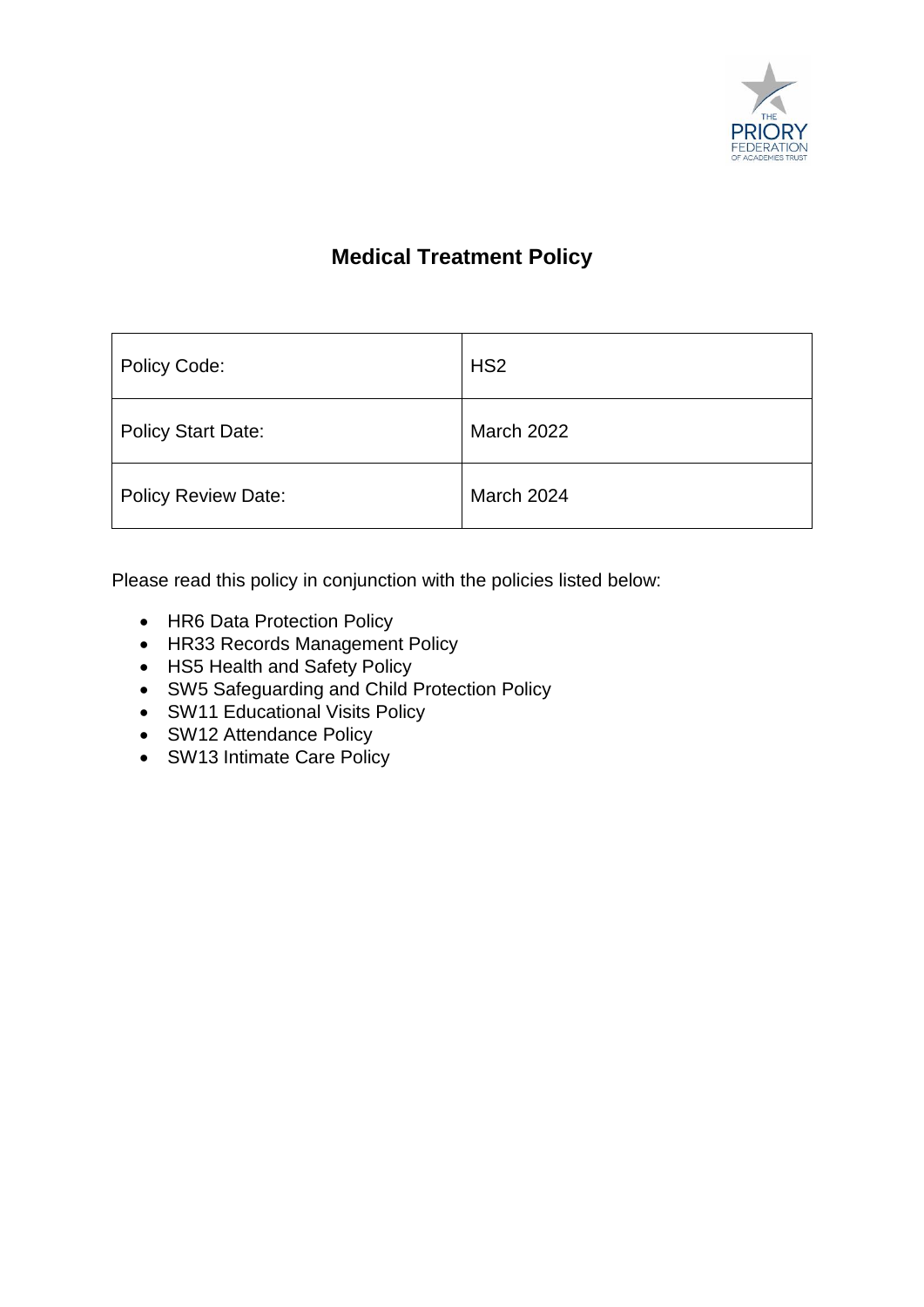

## **1 Policy Statement**

- 1.1 The Priory Federation of Academies Trust (The Trust) provides learning environments that are supportive and welcoming to students with medical conditions. The Trust aims to provide all students with medical conditions the same opportunities as other students. This will be achieved by ensuring that, all staff understand their duty of care, both to students and young people with long-term conditions and to students and young people in the event of an emergency, and that staff feel confident with the emergency procedures.
- 1.2 The Trust understands that certain medical conditions are serious and can be potentially life threatening, particularly if ill managed or misunderstood – it also acknowledges the importance of medication being taken as prescribed. Staff will be briefed and will receive additional training (where appropriate) about meeting the needs of any student they may be working with who have additional medical needs.
- 1.3 This policy outlines the manner in which medical conditions will be managed in accordance with the DfE guidance *Supporting pupils at school with medical conditions (December 2015)*.
- 1.4 References to the Trust or Academy within this policy specifically include all primary, secondary and special academies within the Trust, as well as the Early Years setting at the Priory Witham Academy, Priory Apprenticeships and Lincolnshire SCITT.
- 1.5 This policy does not form part of any member of staff's contract of employment and it may be amended at any time.

## **2 Roles, Responsibilities and Implementation**

- 2.1 The Pay, Performance and HR Committee has overall responsibility for the effective operation of this policy and for ensuring compliance with the relevant statutory framework. This committee delegates day-to-day responsibility for operating the policy and ensuring its maintenance and review to the Director of Human Resources.
- 2.2 Leaders and Managers have a specific responsibility to ensure the fair application of this policy and all member of staff are responsible for supporting colleagues and ensuring its success.

## **3 Aims**

3.1 The Trust will help to ensure students can be healthy, stay safe, enjoy and achieve, make a positive contribution, and achieve economic well-being.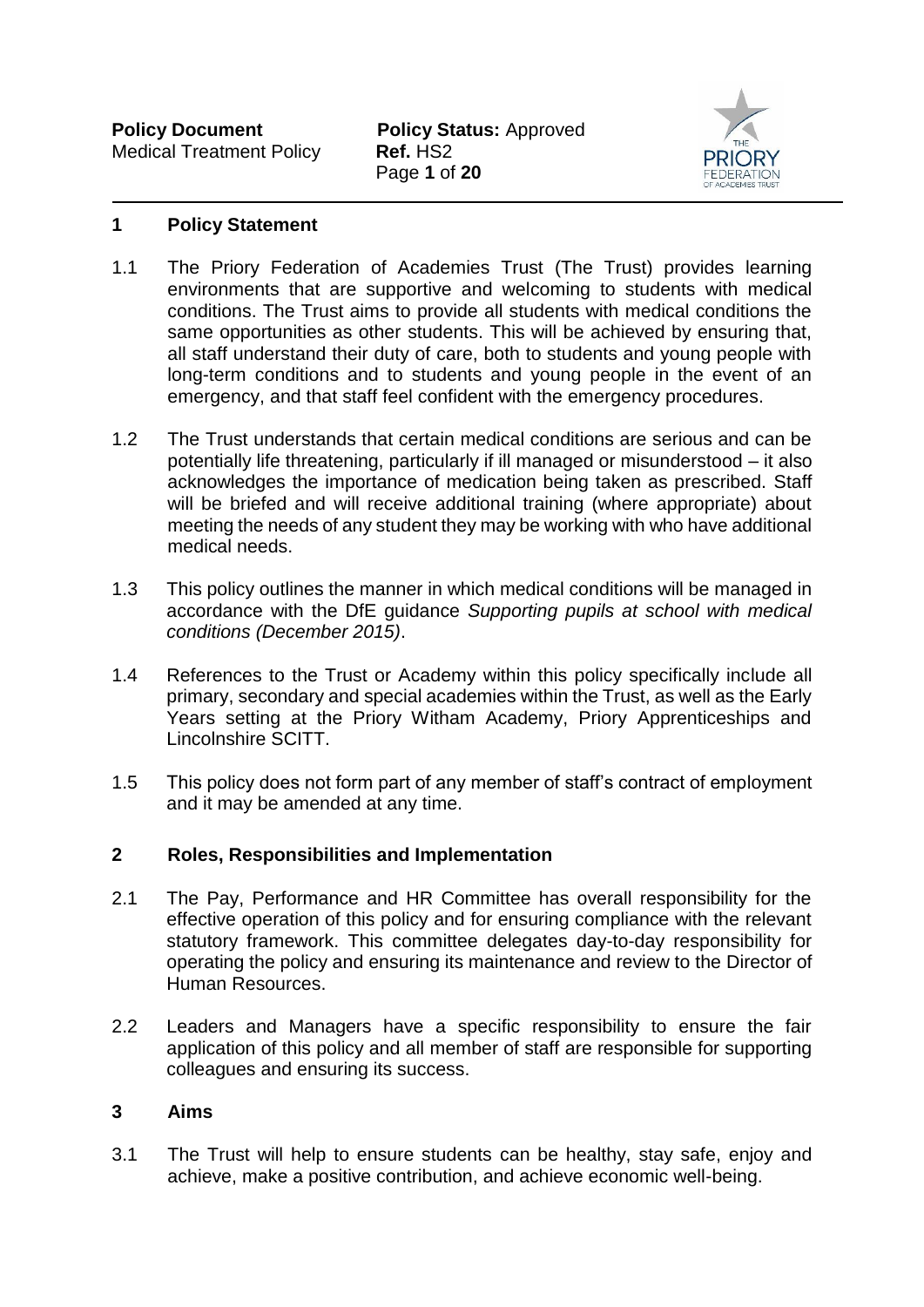

3.2 To ensure that all students at school with medical conditions are properly supported so that they have full access to education, including school trips and physical education.

# **4 Procedures for dealing with sick or injured students**

- 4.1 Staff should be aware that they are acting in loco parentis at all times during the educational day, and that their prime consideration is a duty of care to all students.
- 4.2 Students who are taken ill or injured should be sent, accompanied, to the appropriate medical room or office. In the case of serious injury the casualty should be treated immediately, at the location, ensuring dignity is maintained at all times, while the relevant emergency service is called.
- 4.3 If an emergency service is required then the member of staff with the ill or injured student should make the call, without hesitation. See Appendix 7 for further instruction.
- 4.4 If a student needs to be taken to hospital, a member of staff will always accompany them if necessary and will stay with them until a parent/carer arrives. The Academy will try to ensure that the staff member will be one the student knows. A staff member should inform a member of the Academy's SLT and/or the Academy's critical incidents team.

## 4.5 **Illness or less serious injury**.

At the medical room or office, a qualified First Aider will see the student if they are injured, or if the illness warrants it. If necessary, the parent/carer will be contacted to arrange for the student to either be collected or gain permission for the child to leave site, or they will be returned to normal activity within the Academy. At all times prime consideration must be for the sick or injured student.

## 4.6 **Serious Injury**.

If the injury is serious and the student is unable to walk or is unconscious, normal first aid procedures apply, ensuring that the emergency services are called.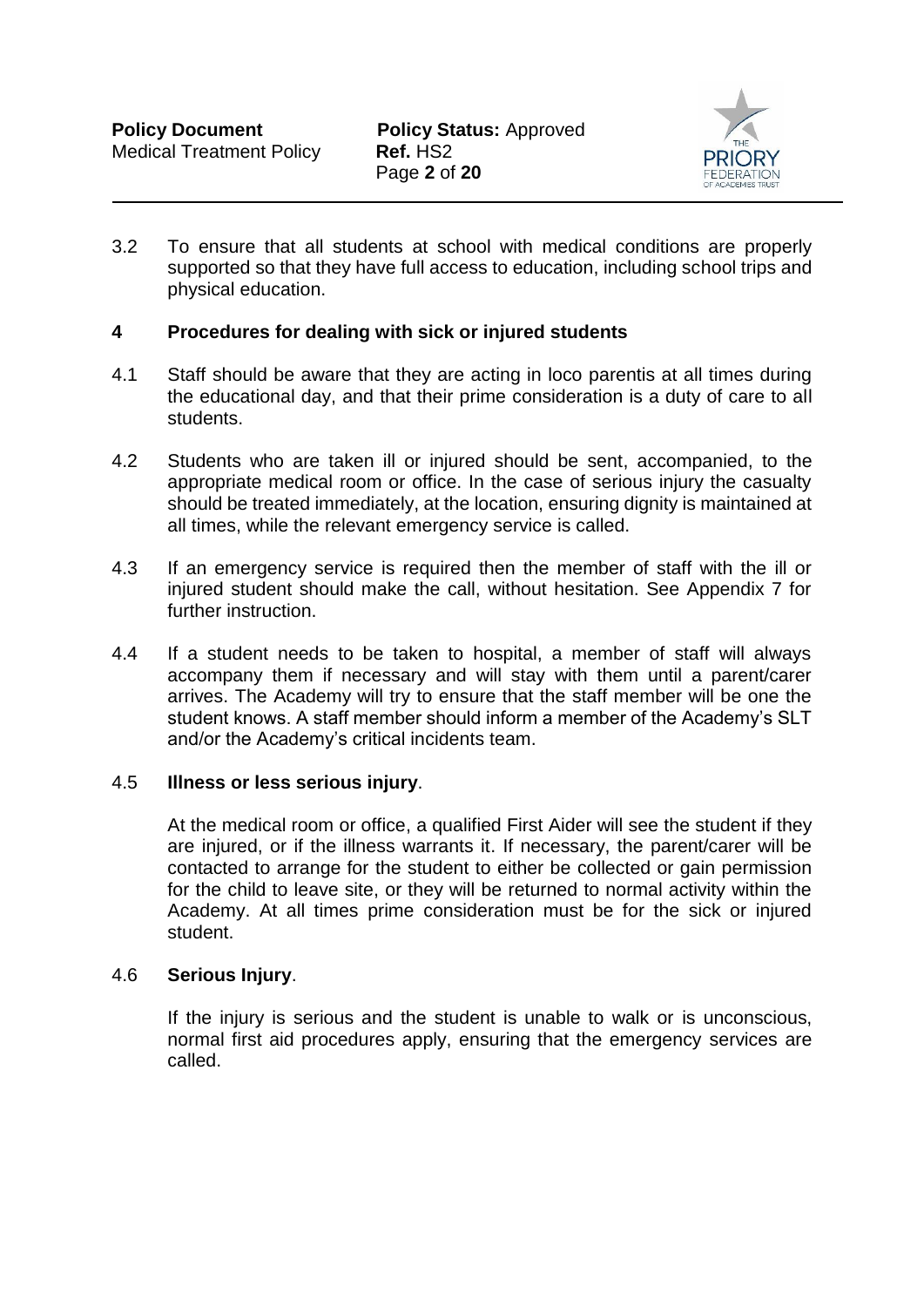

# 4.7 **Head injury**

A member of the Pastoral team/First Aider will contact home if a student sustains a head injury, or is seen by a First Aider in relation to a head injury. If necessary, the school will contact the emergency services.

# **Notes for General Guidance**

- 4.8 **Hospital Referrals -** No student should be sent to hospital without the parents/carers being informed. It is the responsibility of the First Aider or nominated person to contact parents and request that they either: come to the Academy to accompany their child to hospital or meet them at hospital, in which case a member of staff must accompany the injured student to hospital. The appropriate Pastoral Team should then be informed of action taken by the First Aider.
- 4.9 **Leaving the Academy** Students who are unwell should ideally not be permitted to go home unaccompanied. They must be collected by a parent/carer or named contact. This should be coordinated through the First Aider/Pastoral Team. Students will only be allowed to leave site unaccompanied in exceptional circumstances and only with parental permission.
- 4.10 **Accidents after or during an academy activity** If an accident occurs during or after an academy activity or academy visit, the member of staff in charge should arrange appropriate treatment for the student concerned. This may involve calling the emergency services.

# **5 Medication forms**

- 5.1 Parents/carers are asked whether their child has any medical conditions upon enrolment. In the event that a child develops a medical condition (or requires medication previously not needed) then parents/carers should inform the respective academy *as promptly as possible.* The academy asks for a full disclosure of any medication being taken by their child.
- 5.2 Medication should only be administered at the Academy when it would be detrimental to a child's health or school attendance not to do so. Where it is possible that medication that can be administered at home, rather than at school, it should be administered at home. If a child is required to take medication during the academy day (or on an educational visit), parents/carers will be asked to complete a medication form (Medicine Administering Form – See Appendix 1).
- 5.3 If a student has a short-term medical condition that requires medication during the educational day (e.g. antibiotics), a medication form (Medicine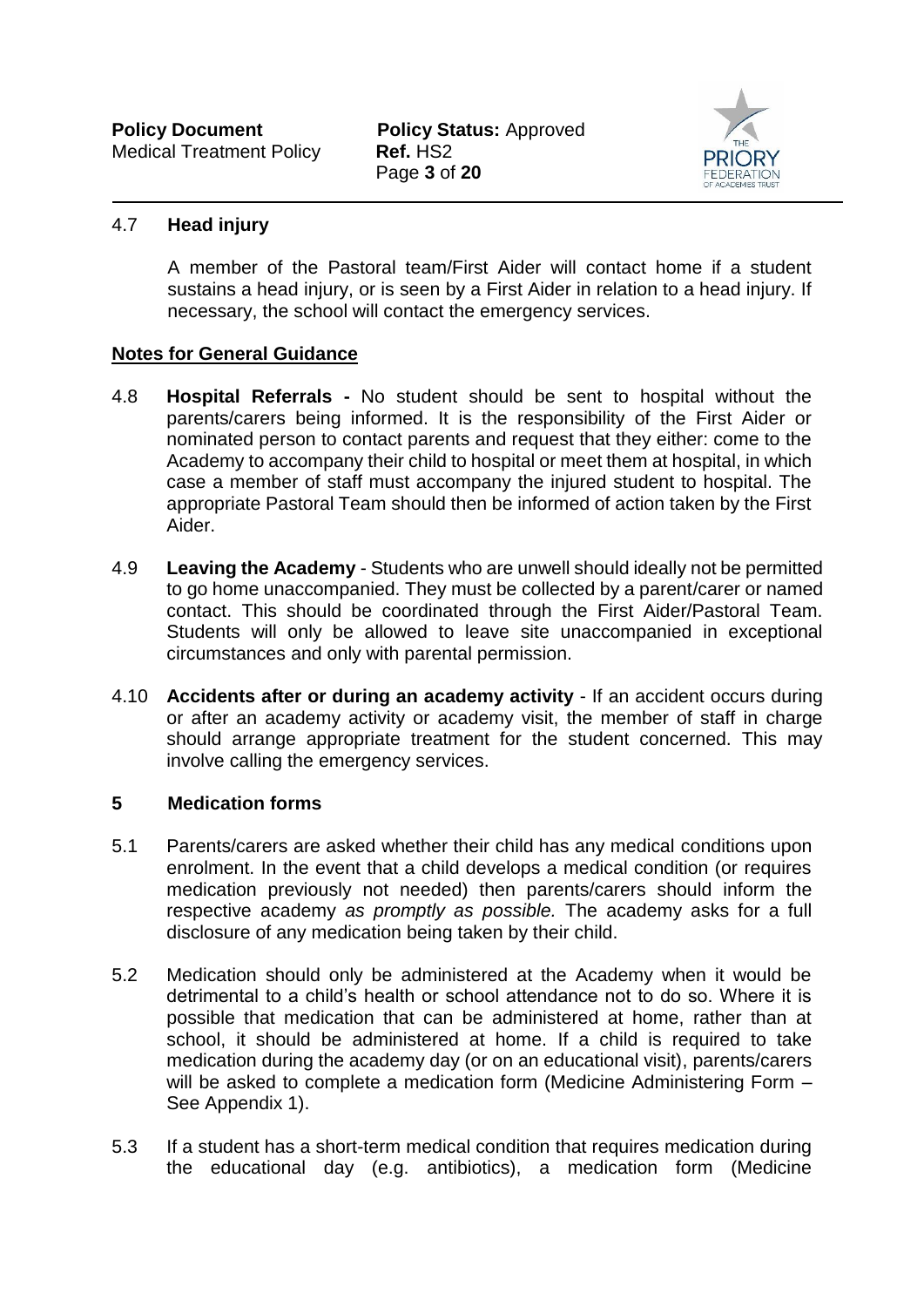

Administering Form – See Appendix 1) plus explanation will be given/sent to the student's parents/carers to complete.

# **6 Safe storage**

- 6.1 Each Academy will identify a member of staff/designated person who ensures the correct storage of medication at academy.
- 6.2 All controlled drugs are to be kept in a locked cupboard where only named staff will have access. However, at Willoughby Academy, all medication (except inhalers) is kept in a locked cabinet.
- 6.3 The identified member of staff will check the expiry dates for all medication stored at the academy every calendar month during the academic year.
- 6.4 All medication kept by the academy must be kept in a secure place, in a lockable cupboard in a cool dry place. Students with medical conditions will be informed where their medication is stored and how to access it (if they are able to selfadminister). Staff will need to ensure that medication is accessible only to those for whom it is prescribed.
- 6.5 Medicines and devices such as asthma inhalers, blood glucose testing meters and adrenaline pens should be always readily available to students and not locked away.
- 6.6 The identified member of staff, along with the parents/carers of students with medical conditions, are to ensure that all emergency and non-emergency medication brought in to the academy is clearly labelled with the student's name, the name of the medication, route of administration, dose and frequency, along with the expiry date of the medication.
- 6.7 All medication must be supplied and stored in its original containers, in accordance with point 6.6.
- 6.8 Medication must be stored in accordance with the manufacturer's instructions, paying particular note to temperature.
- 6.9 Some medication may need to be refrigerated. All refrigerated medication must be stored in an airtight container and must be clearly labelled. Refrigerators used for the storage of medication should only be used for that purpose and should be inaccessible to unsupervised students or lockable as appropriate.
- 6.10 It is the parent/carer's responsibility to ensure new and in-date medication comes into academy with the appropriate instructions and to ensure that the academy receives this.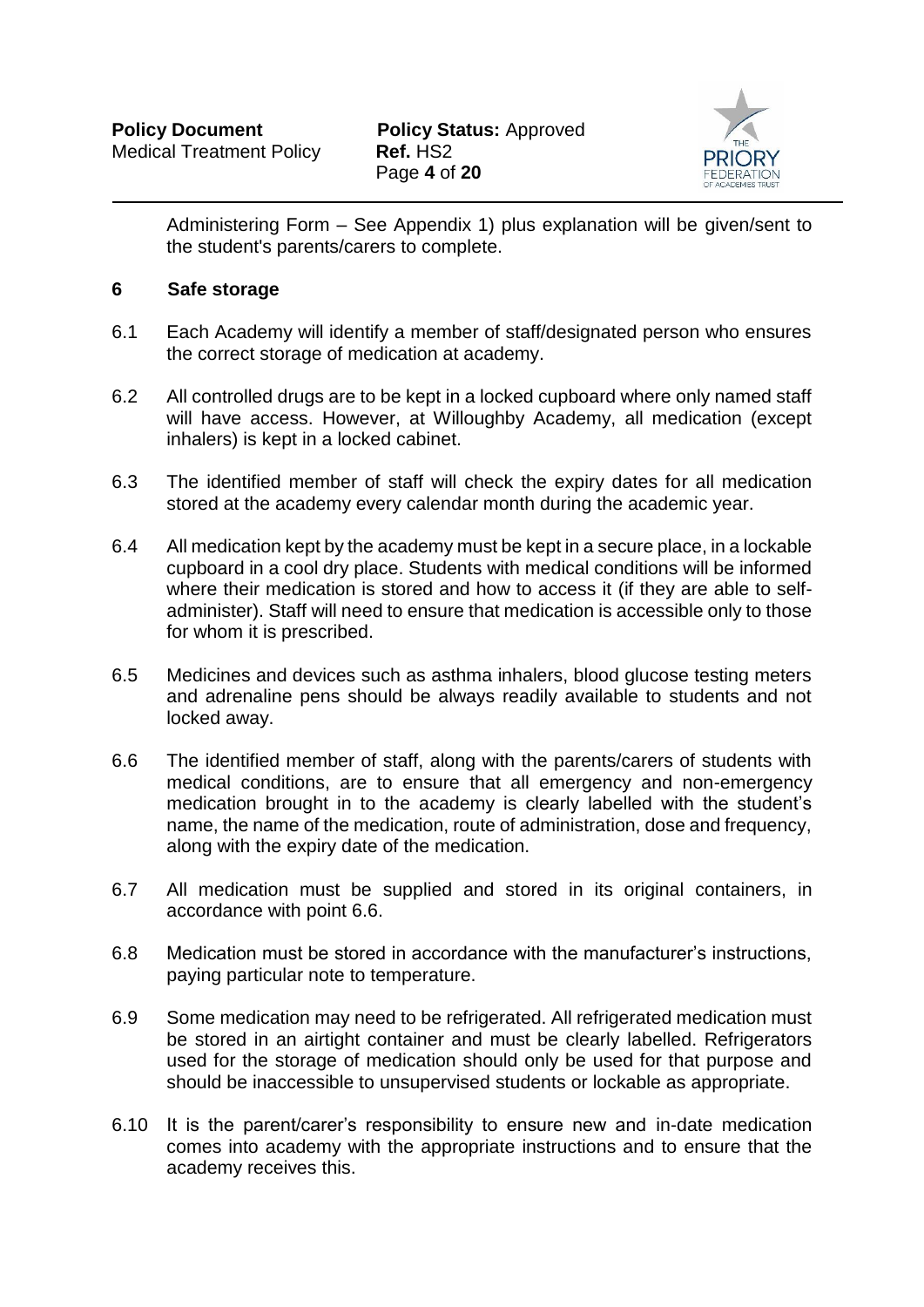

6.11 If a staff member is fit for work, but requires prescription medication, this medication must be stored in the same way as student medication.

# **7 Administration / Supervision of taking of medication**

- 7.1 Where possible, medicine should be self-administered by the student. However, in situations where this is not possible medicine must always be administered by a member of staff, as outlined in the child's Individual Medical Care Plan.
- 7.2 No child under 16 should be given prescription or non-prescription medication without their parent/carer's written consent – except in exceptional circumstances where the medicine has been prescribed to the child without the knowledge of the parents/carers.
- 7.3 Students should not bring onto site or keep prescription medication themselves unless this is outlined in the Individual Medical Care Plan (See Appendix 5); the exception to this being inhalers.
- 7.4 Any medicines that must be administered at the Academy will only be administered with the consent of the Headteacher and parents/carers. Nominated staff should supervise the self-administration of medication (to avoid the risk of double dosing). They must be willing to undertake this task and must receive specific instructions and training if necessary. There is no legal or contractual duty for any member of staff to administer medication or supervise a student taking medication unless they have been specifically asked to do so, or unless the situation is an emergency.
- 7.5 In line with section 5 of this policy, if a student requires medication during the academy day, parents/carers must complete the relevant form (Medicine Administering Form) in Appendix 1. Parents/carers must inform the academy if there is a variation to the dose or the medication is discontinued or changed, as a new form will need to be completed/records will need updating. If necessary, the academy will assist in the completion of the form, but it must be signed by the parent/carer.
- 7.6 The smallest practicable dose should be brought to the academy, preferably by the parent or carer, and be handed into the medical room.
- 7.7 Prescription medication will not be accepted by the academy without the prescription, or if the prescription label has been modified in any way. Staff are not permitted to administer medication, or allow a child to self-administer medication, in a different way to what is stated on the prescription (e.g. dose).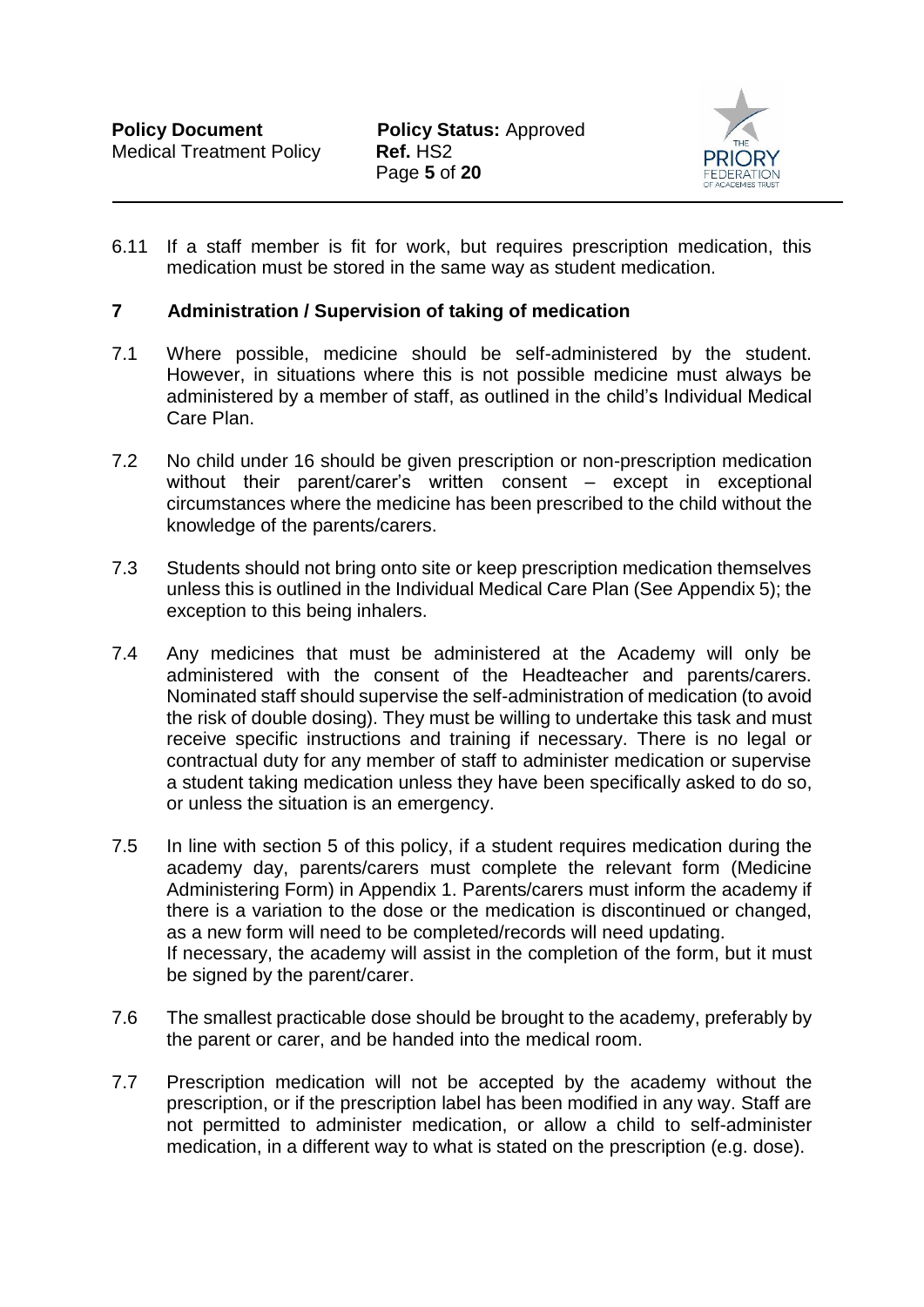

- 7.8 A medication record book/chart will be maintained at the location at which medicines are administered and an entry will be made by the person supervising the administering of the medicine (or administering the medication if necessary). See Appendix 3.
- 7.9 Certain medication can only be administered by a nominated person, who will be specifically trained by nursing or medical staff. However, wherever possible, and as detailed in the students' Individual Medical Care Plan, the student will self-administer under the supervision of a nominated member of staff.
- 7.10 If a trained member of staff, who is usually responsible for administering medication is not available, the academy will make alternative arrangements to provide the service. This contingency should always be addressed in the risk assessment for off-site activities.
- 7.11 In the Secondary settings, if it is necessary for students to bring Over the Counter Medicines (OTCM) or General Sales List Medicines onto site then they must inform a member of staff if they consume any. Parents/carers must ensure the student is capable of responsible self-administration; otherwise, the medication must be kept in the medical room. The exception to this is at Willoughby Academy, where all medication, including OTCM, will be kept in the medical room. In the Primary settings, any administration of medication must be supervised by a member of staff, and in agreement with the academy.
- 7.12 If a member of staff is required to administer medication to a child, and this involves intimate care, then this must be done in accordance with SW13 Intimate Care Policy.

# **8 Administration of emergency medication**

- 8.1 The Trust will seek to ensure that students with medical conditions have easy access to their emergency medication at all times (including off site activities). Individual academies will ensure that all students and parents/carers understand the arrangements for a member of staff (and the reserve member of staff) to help them take their emergency medication safely.
- 8.2 If the emergency medication is a controlled drug and needs to be locked up, the keys will be readily available to staff and not held personally by members of staff.

# **9 Misuse of medication**

9.1 If a student refuses their medication, or it is felt that they are not administering their medication as prescribed, staff will record this. Parents/carers are to be informed of this immediately.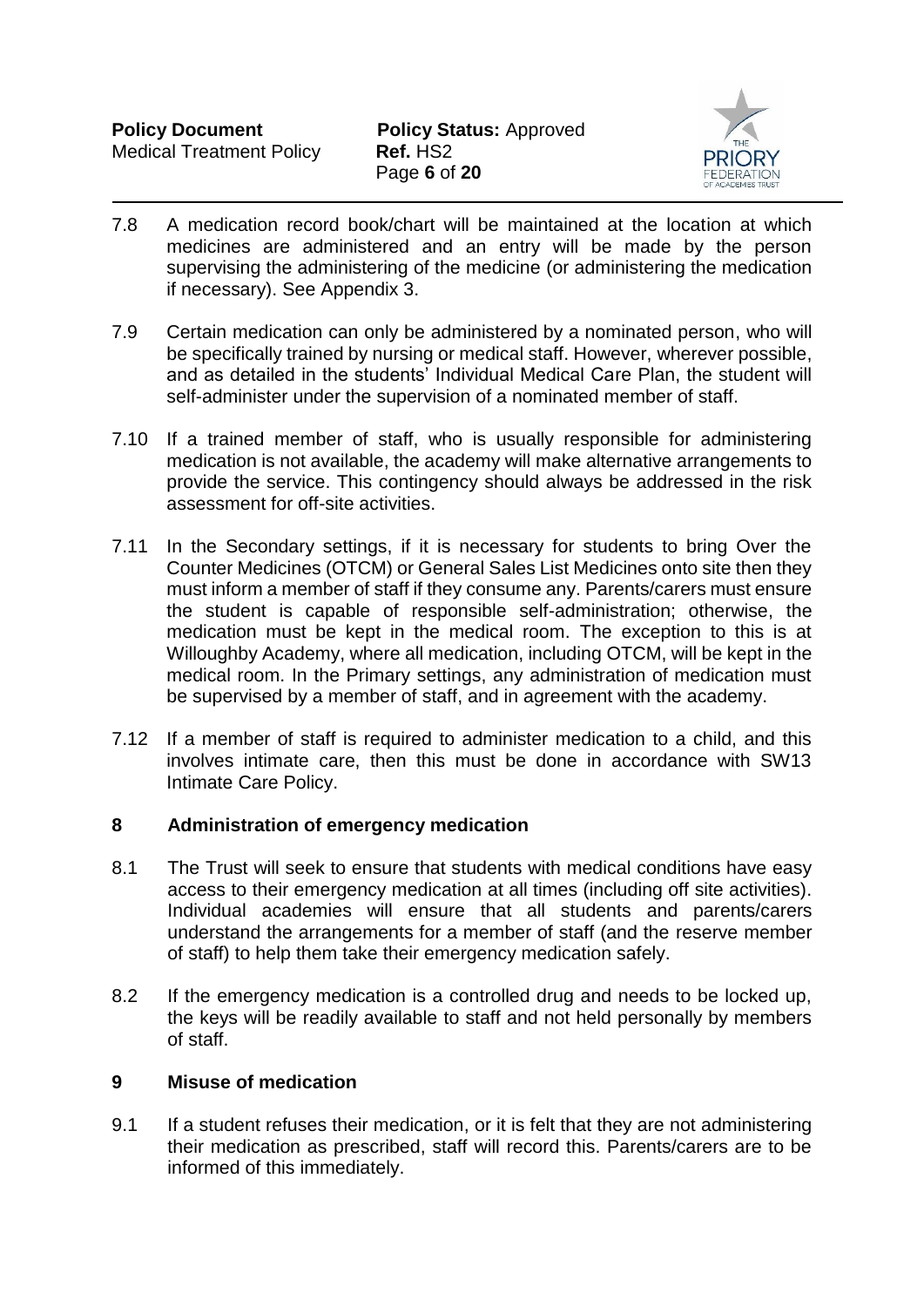

- 9.2 If a student misuses medication, be this their own or another student's, their parents/carers are to be informed immediately. The academy will seek medical advice by ringing 111, or 999 in the event of an emergency. In such circumstances, students will be subject to the academy's disciplinary procedures and, where appropriate, external referrals may be made in order to support the child.
- 9.3 If staff have any concerns about a child, no matter how small, they must speak to the setting's safeguarding team, in line with the Trust's SW5 Child Protection and Safeguarding Policy.

# **10 Safe disposal**

- 10.1 Parents/carers will be asked to collect out-of-date medication, or it will be sent home with the child (of which parents/carers will be informed in advance).
- 10.2 If parents/carers do not collect out-of-date medication the medication will be taken to a local pharmacy for safe disposal by a nominated member of staff.
- 10.3 A named member of staff will be responsible for checking the dates of medication and arranging for the disposal of any that have expired. This check is done every calendar month during the academic year and should be documented (Central Register – See Appendix 2).
- 10.4 Sharps boxes are used for the disposal of needles. Parents/carers can obtain sharps boxes from the student's GP or paediatrician on prescription. All sharps boxes in the academy will be stored in a locked cupboard unless alternative safe and secure arrangements are put in place on a case-by-case basis.
- 10.5 Collection and disposal of sharps boxes is arranged with the Local Authority's environmental services through the Academy's site manager.

## **11 Educational visits**

- 11.1 All staff attending off-site visits should be aware of any students on the visit who have medical conditions. This should be taken into consideration when completing the visit risk-assessment. If there are students on the visit who have medical conditions then the Medical Risk Assessment will need to be completed in addition to the visit risk-assessment. (Please refer to SW11 Educational Visits Policy).
- 11.2 If a student participating in a visit has a medical condition the visit coordinator should be aware of the type of condition, what to do in an emergency and any other additional support necessary, including any additional medication or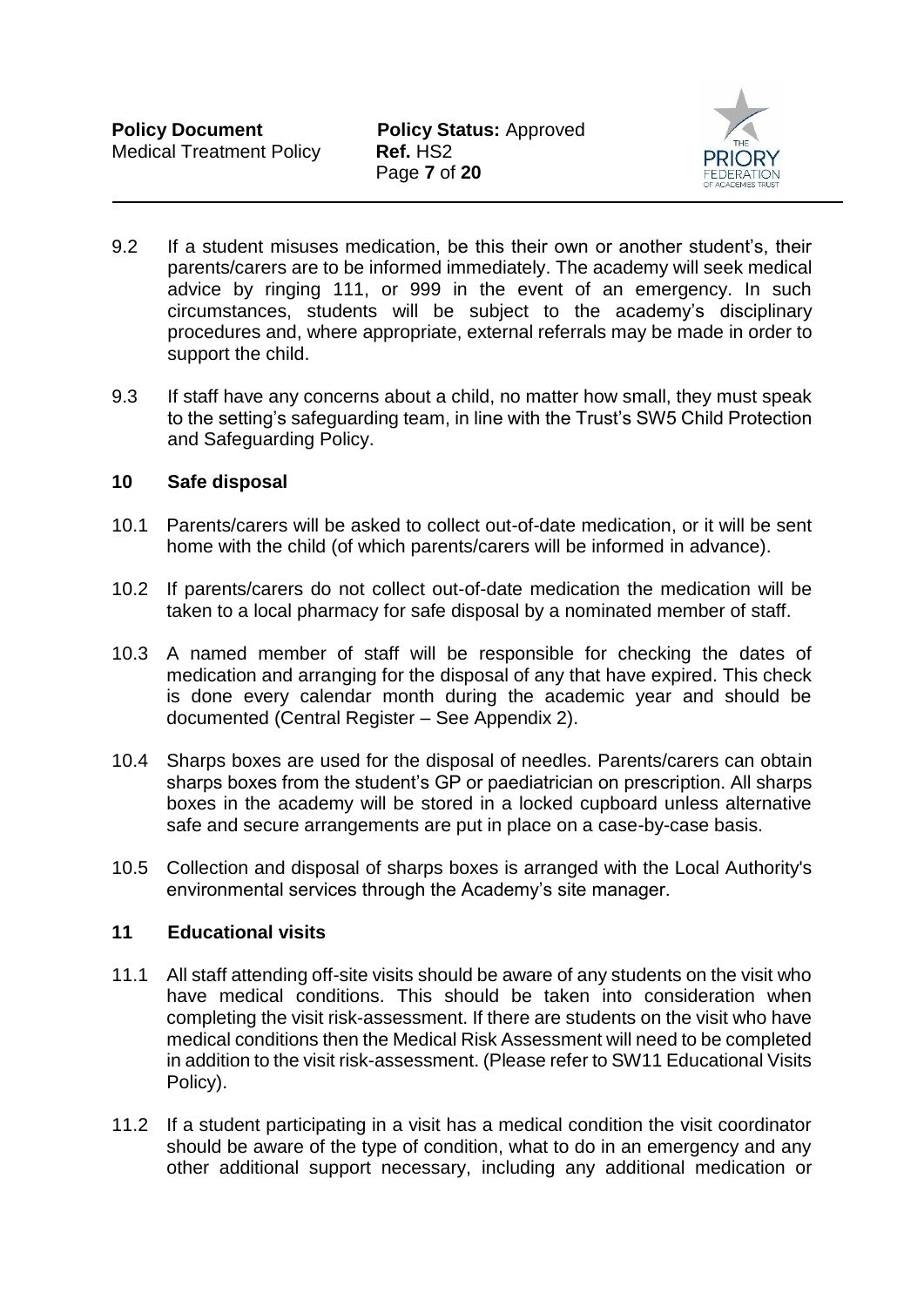

equipment needed. If applicable, the visit co-ordinator should refer to the student's Individual Medical Care Plan (See Appendix 5).

- 11.3 Any medication taken on an educational visit must be kept in a locked box or under the supervision of the visit co-ordinator and/or the medically trained staff on the visit.
- 11.4 If a sharps box is needed on an off-site or residential visit, a named member of staff must be responsible for its safe storage and return to a local pharmacy, to the academy or to the student's parent/carer.

# **12 Individual medical care plans**

- 12.1 Individual Medical Care Plans (See Appendix 5) are used to inform the appropriate staff about the individual needs of a student who has a complex health need and, in some instances, requires medication to be taken during the academy day. It also enables identification of important individual triggers for students with complex health needs that cause symptoms and can lead to emergencies. Storage of such information will ensure that the academy's First Aiders and staff have a timely and accurate summary of a student's current medical management.
- 12.2 Individual Medical Care Plans will be issued to students with complex health needs. Details about the individual student's medical needs, their triggers, signs, symptoms, medication and other treatments will be recorded. Further documentation can be attached to the Individual Medical Care Plan if required. Examples of complex health need which may generate an Individual Medical Care Plan following discussion with the Academy are:
	- diabetes
	- gastrostomy feeds
	- a tracheostomy
	- anaphylaxis
	- a central line or other long term venous access
	- severe asthma that has required a hospital admission within the last 12 months
	- epilepsy with rescue medication
	- allergies that require an epi-pen
- 12.3 Parents/carers should update their child's Individual Medical Care Plan if their child has a medical emergency, if there have been changes to their symptoms (getting better or worse), or their medication and/or treatments change. Each Individual Medical Care Plan will have a review date.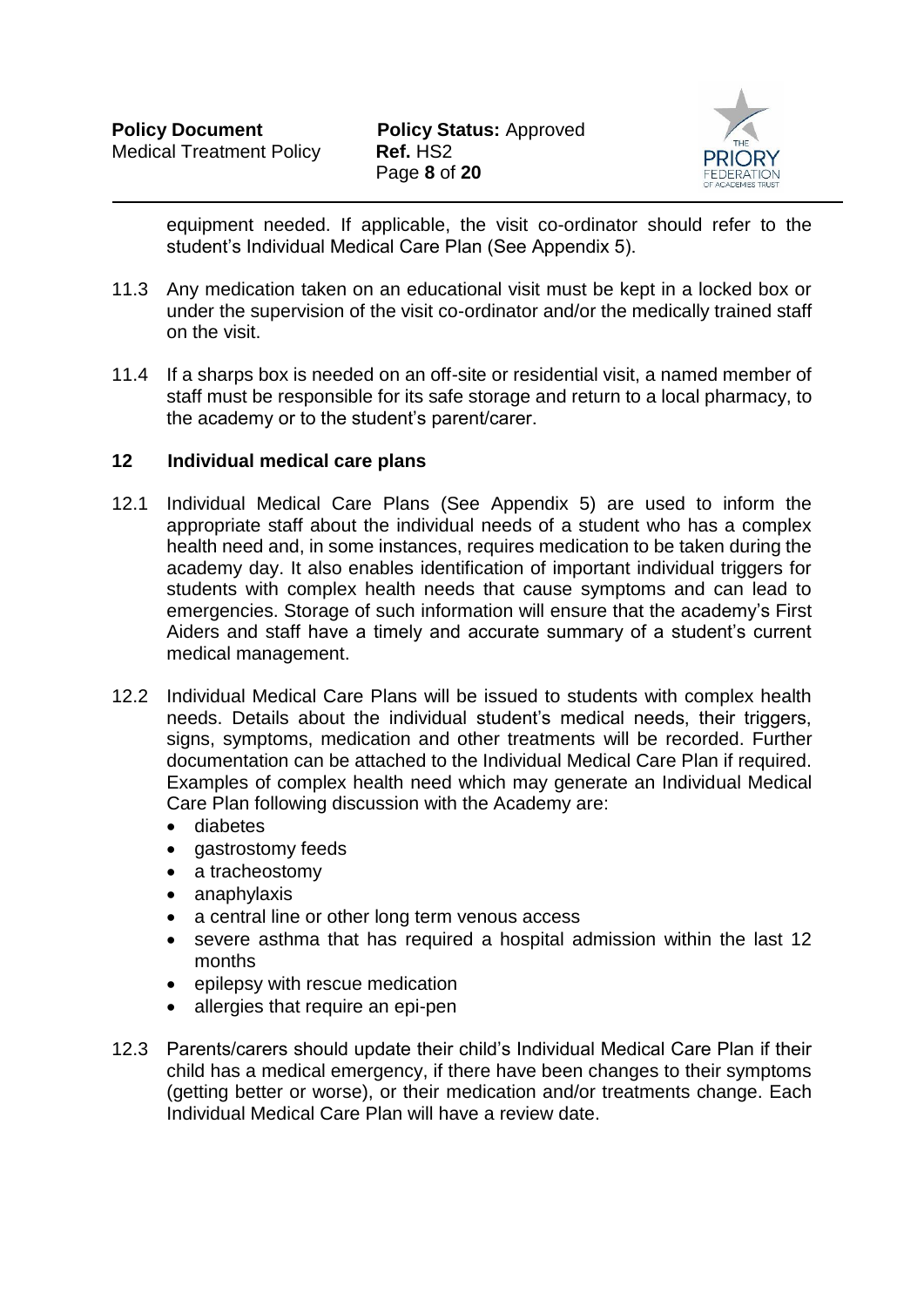Page **9** of **20**



# **13 Paediatric First Aid**

- 13.1 In line with the DfE's *Statutory framework for the early years foundation stage* each Academy must have at least one person who has a current paediatric first aid (PFA) certificate on the premises and available at all times when early years foundation stage (EYFS) children are present, and must accompany EYFS children on outings. The certificate must be for a full course, consistent with the criteria set out in Annex A of the DfE's guidance.
- 13.2 All newly qualified entrants to the early years workforce who have completed a level 2 and/or level 3 qualification on or after 30 June 2016, must also have either a full PFA or an emergency PFA certificate within three months of starting work in order to be included in the required staff:child ratios at level 2 or level 3 in an early years setting.
- 13.3 All academies with an EYFS setting must, upon request, make available to parents/carers a list of staff who have a current PFA certificate.

# **14 Infection control**

- 14.1 Infections in young people are common. This is because a child's immune system is immature. Added to this, young children often have close contact with their friends/peers which means infections can spread easily. Many diseases can spread before the individual shows any symptoms at all (during the infectious period). For example, a student with chickenpox is infectious to others 1 to 2 days before the rash appears.
- 14.2 The Trust will follow guidance from Public Health England with regards to managing cases of infectious diseases. The guidance can be found at: [https://www.gov.uk/government/publications/health-protection-in-schools-and](https://www.gov.uk/government/publications/health-protection-in-schools-and-other-childcare-facilities)[other-childcare-facilities](https://www.gov.uk/government/publications/health-protection-in-schools-and-other-childcare-facilities)
- 14.3 The Trust recognises that preventative approaches are better than reactive ones and through promoting the routine use of good standards of hygiene it seeks to reduce the overall transmission of infection. This can be done through:
	- The promotion of immunisation of students and staff
	- Encouraging good hand washing and providing facilities for this
	- Making sure the environment is kept clean

# **15 Policy change**

15.1 This policy may only be amended or withdrawn by The Priory Federation of Academies Trust.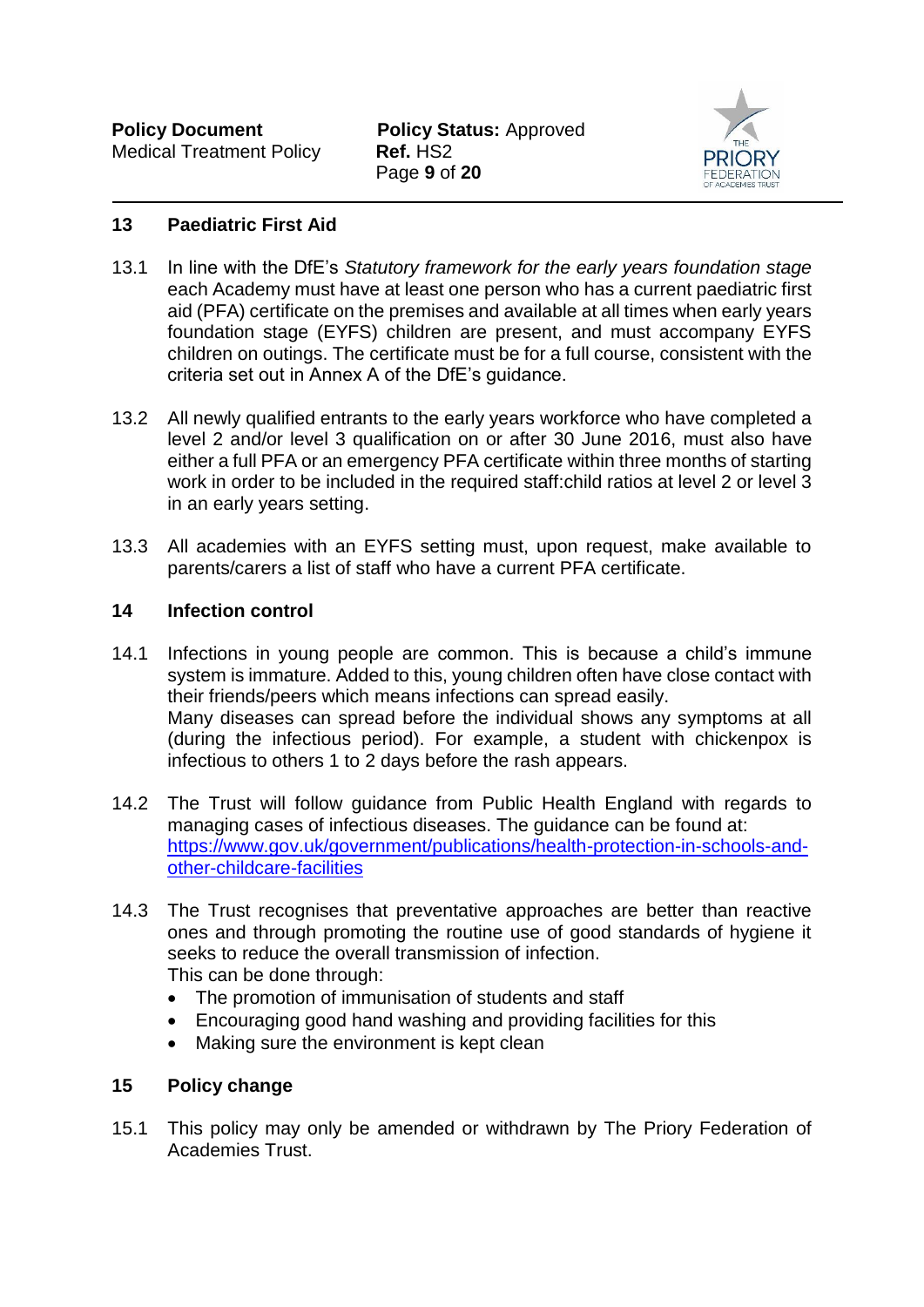Page **10** of **20**



# **The Priory Federation of Academies Trust Medical Treatment Policy**

This Policy has been approved by the Priory Federation of Academies Pay, Performance and HR Committee:

| <b>Trustee</b>                 |       |
|--------------------------------|-------|
|                                |       |
|                                |       |
| <b>Chief Executive Officer</b> |       |
|                                |       |
|                                | Date: |
| Designated Member of Staff     |       |

Please note that a signed copy of this agreement is available via Human Resources.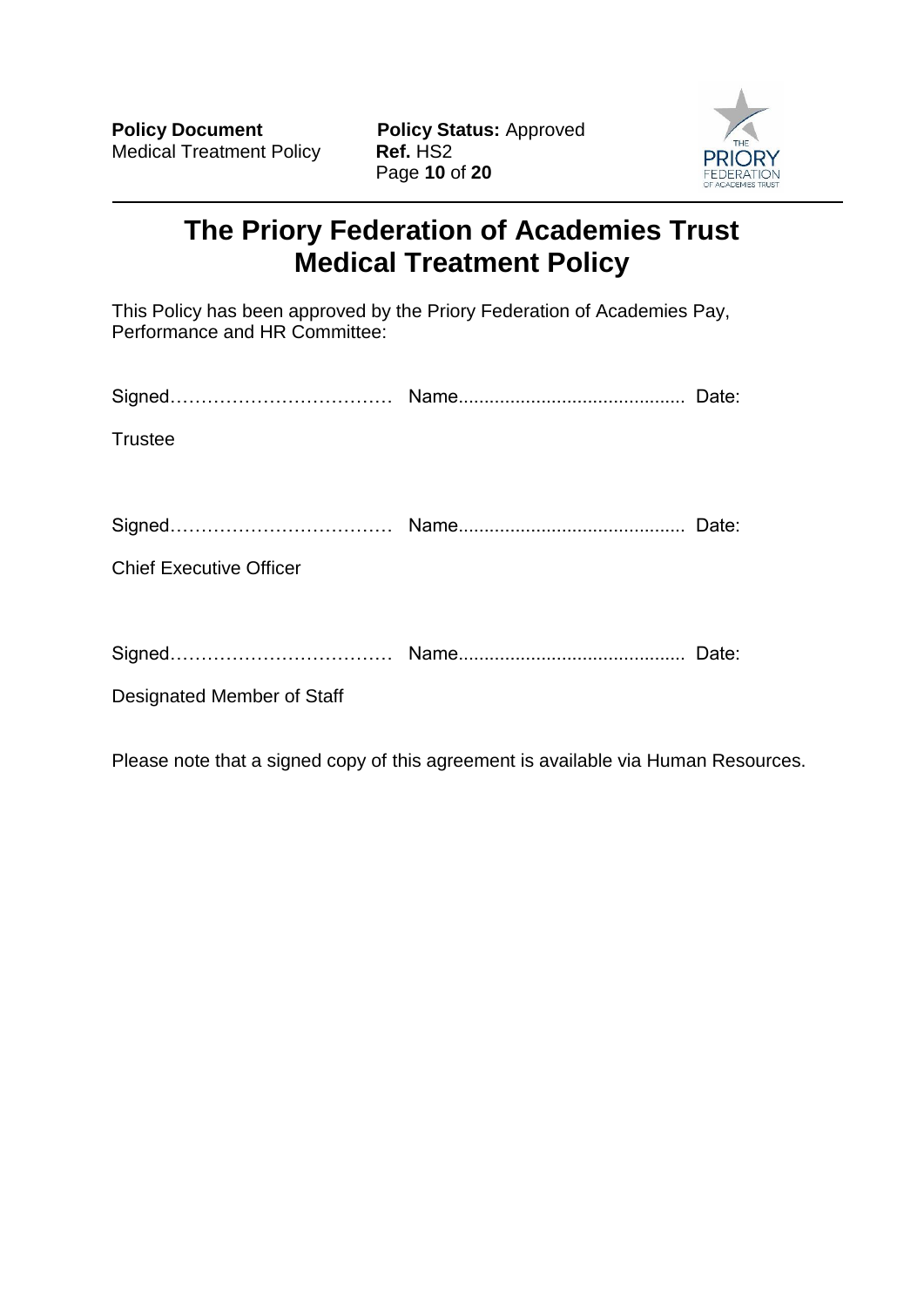**Policy Document Policy Status: Approved** Page **11** of **20**



# **APPENDIX 1 – MEDICINE ADMINISTERING FORM**

# **Medicine Administering Form**

Medication will not be held without this completed form The Headteacher reserves the right to remove this service

| Academy:                                   |                        |  |
|--------------------------------------------|------------------------|--|
| Name of<br>child:                          | <b>Tutor</b><br>group: |  |
| <b>Medical</b><br>condition or<br>illness: |                        |  |

## **Medicine**

| Name/type of<br>medication:<br>(As described on container)            |  |
|-----------------------------------------------------------------------|--|
| <b>Expiry date:</b><br>(Of prescription)                              |  |
| Dosage and<br>method of<br>administration:                            |  |
| Timing:                                                               |  |
| <b>Special</b><br>precautions/other<br>instructions:                  |  |
| Are there any<br>side effects the<br>school needs to<br>be aware of?: |  |

#### **Note: Medication must be presented in the original container as dispensed by pharmacy or a photocopy must be taken of the prescription label and guidance (and kept with this form).**

The above information is, to the best of my knowledge, accurate at the time of writing.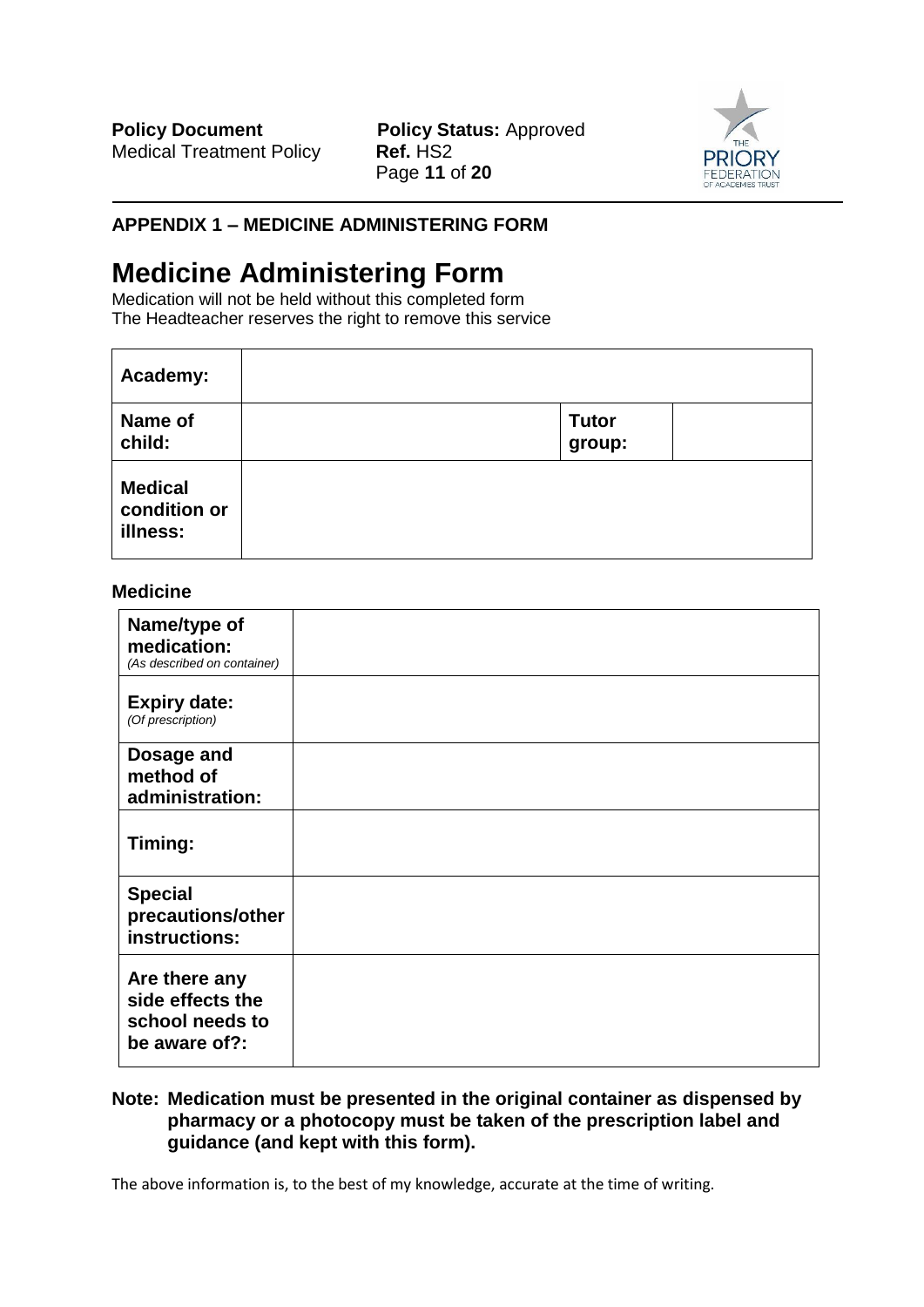

I give consent for my child to take their medication in accordance with any medical guidance provided.

I will complete a new Medical Administration Form if there is any change in dosage or frequency of the medication and inform the school if the medication is stopped.

I recognise that The Priory Federation of Academies Trust is not legally bound to provide this service, and it may be withdrawn at any time.

I will ensure I can be contacted during academy hours.

**Signed: Date:**

**Print name:**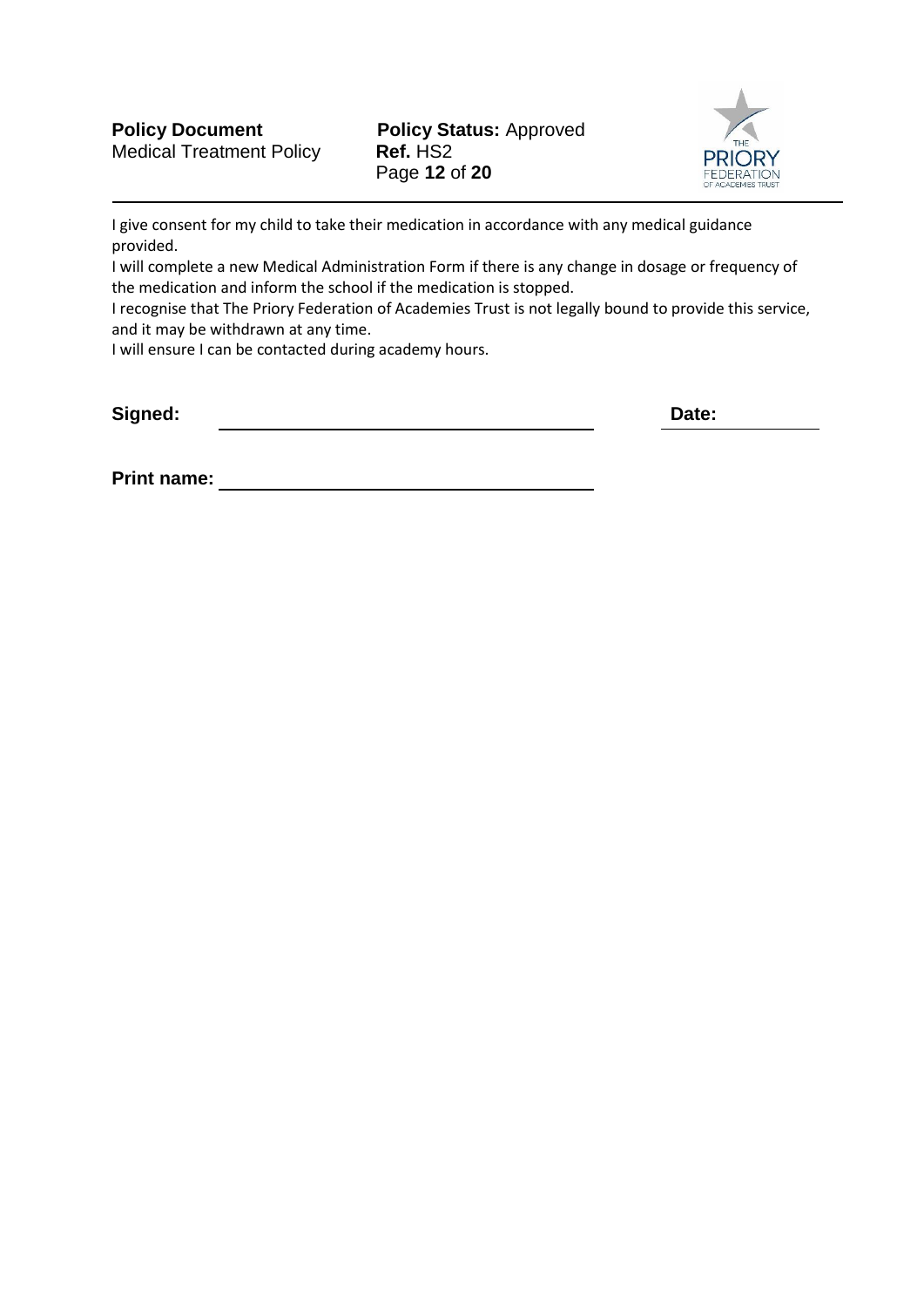**Policy Document Policy Status:** Approved Medical Treatment Policy **Ref. HS2** Page **13** of **20**



# **APPENDIX 2 – CENTRAL REGISTER – STORED MEDICINE**

# Central register – Stored medicine

# **School: Person(s) responsible:**

| <b>Name</b><br>of          | Name of         | MAF:<br>Tick if | <b>IMCP:</b><br>Tick if | <b>Expiry</b>                |                              |         |         |         |         |         |         | Expiry date of medication checked: |         |         |       |       |       |
|----------------------------|-----------------|-----------------|-------------------------|------------------------------|------------------------------|---------|---------|---------|---------|---------|---------|------------------------------------|---------|---------|-------|-------|-------|
| child:<br>(Tutor<br>group) | medicat<br>ion: |                 |                         | date of<br>prescrip<br>tion: | <b>Medicine</b><br>returned: | Month 1 | Month 2 | Month 3 | Month 4 | Month 5 | Month 6 | Month 7                            | Month 8 | Month 9 | Month | Month | Month |
|                            |                 |                 |                         |                              |                              |         |         |         |         |         |         |                                    |         |         |       |       |       |
|                            |                 |                 |                         |                              |                              |         |         |         |         |         |         |                                    |         |         |       |       |       |
|                            |                 |                 |                         |                              |                              |         |         |         |         |         |         |                                    |         |         |       |       |       |
|                            |                 |                 |                         |                              |                              |         |         |         |         |         |         |                                    |         |         |       |       |       |
|                            |                 |                 |                         |                              |                              |         |         |         |         |         |         |                                    |         |         |       |       |       |
|                            |                 |                 |                         |                              |                              |         |         |         |         |         |         |                                    |         |         |       |       |       |
|                            |                 |                 |                         |                              |                              |         |         |         |         |         |         |                                    |         |         |       |       |       |
|                            |                 |                 |                         |                              |                              |         |         |         |         |         |         |                                    |         |         |       |       |       |
|                            |                 |                 |                         |                              |                              |         |         |         |         |         |         |                                    |         |         |       |       |       |
|                            |                 |                 |                         |                              |                              |         |         |         |         |         |         |                                    |         |         |       |       |       |
|                            |                 |                 |                         |                              |                              |         |         |         |         |         |         |                                    |         |         |       |       |       |
|                            |                 |                 |                         |                              |                              |         |         |         |         |         |         |                                    |         |         |       |       |       |
|                            |                 |                 |                         |                              |                              |         |         |         |         |         |         |                                    |         |         |       |       |       |
|                            |                 |                 |                         |                              |                              |         |         |         |         |         |         |                                    |         |         |       |       |       |
|                            |                 |                 |                         |                              |                              |         |         |         |         |         |         |                                    |         |         |       |       |       |
|                            |                 |                 |                         |                              |                              |         |         |         |         |         |         |                                    |         |         |       |       |       |
|                            |                 |                 |                         |                              |                              |         |         |         |         |         |         |                                    |         |         |       |       |       |
|                            |                 |                 |                         |                              |                              |         |         |         |         |         |         |                                    |         |         |       |       |       |
|                            |                 |                 |                         |                              |                              |         |         |         |         |         |         |                                    |         |         |       |       |       |
|                            |                 |                 |                         |                              |                              |         |         |         |         |         |         |                                    |         |         |       |       |       |
|                            |                 |                 |                         |                              |                              |         |         |         |         |         |         |                                    |         |         |       |       |       |
|                            |                 |                 |                         |                              |                              |         |         |         |         |         |         |                                    |         |         |       |       |       |
|                            |                 |                 |                         |                              |                              |         |         |         |         |         |         |                                    |         |         |       |       |       |
|                            |                 |                 |                         |                              |                              |         |         |         |         |         |         |                                    |         |         |       |       |       |

# MAF – Medicine Administering Form; IMCP – Individual Medical Care Plan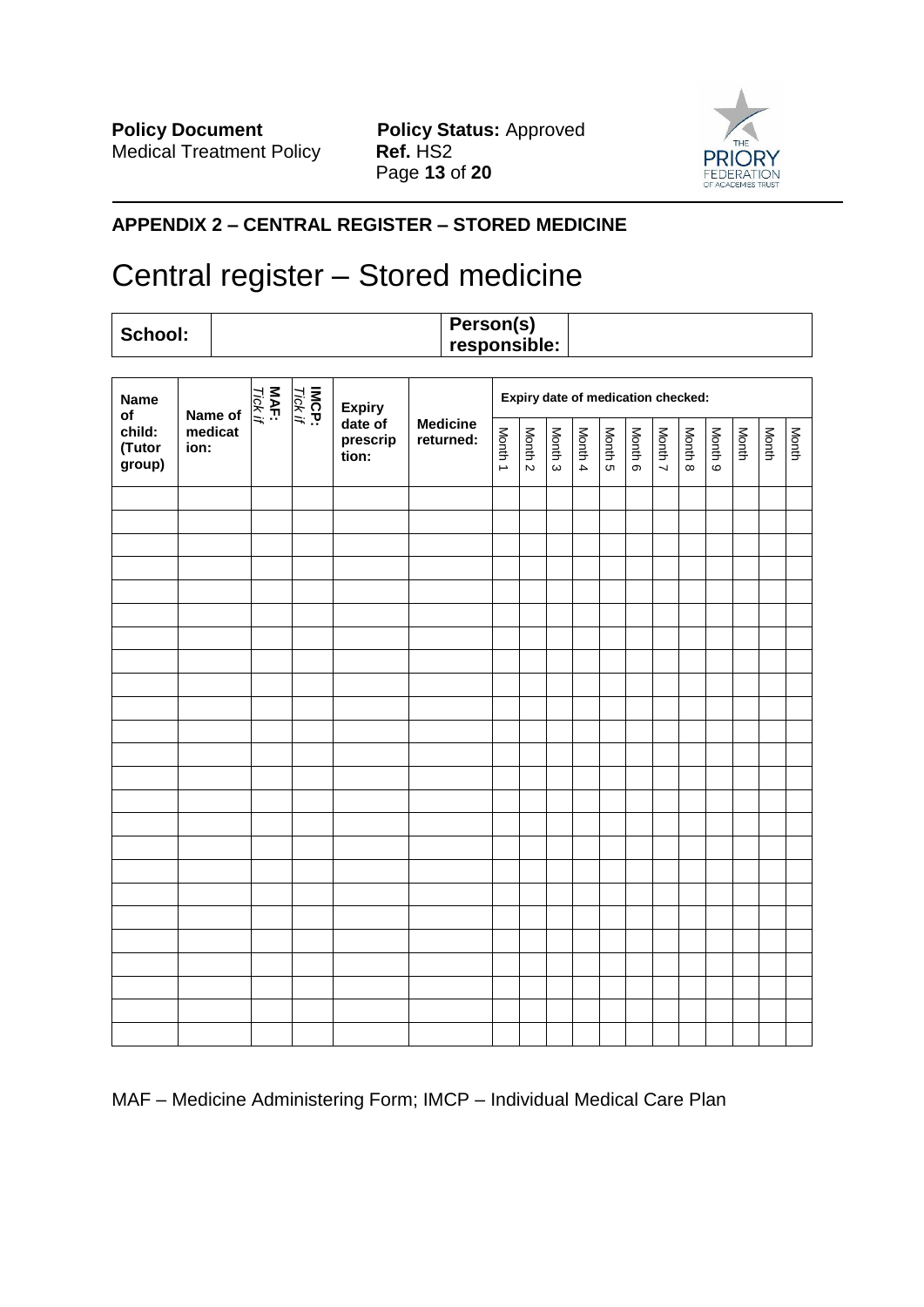

**APPENDIX 3 – RECORD OF MEDICATION ADMINISTERED TO AN INDIVIDUAL**

# **Record of medicine administered to an individual child**

| Name: | <b>Tutor</b><br>group: | Time: | <b>Medication:</b> | <b>Taken</b><br>anything in<br>the last four<br>hours?: (If so,<br>give details) | Date and<br>staff initial: |
|-------|------------------------|-------|--------------------|----------------------------------------------------------------------------------|----------------------------|
|       |                        |       |                    |                                                                                  |                            |
|       |                        |       |                    |                                                                                  |                            |
|       |                        |       |                    |                                                                                  |                            |
|       |                        |       |                    |                                                                                  |                            |
|       |                        |       |                    |                                                                                  |                            |
|       |                        |       |                    |                                                                                  |                            |
|       |                        |       |                    |                                                                                  |                            |
|       |                        |       |                    |                                                                                  |                            |
|       |                        |       |                    |                                                                                  |                            |
|       |                        |       |                    |                                                                                  |                            |
|       |                        |       |                    |                                                                                  |                            |
|       |                        |       |                    |                                                                                  |                            |
|       |                        |       |                    |                                                                                  |                            |
|       |                        |       |                    |                                                                                  |                            |
|       |                        |       |                    |                                                                                  |                            |
|       |                        |       |                    |                                                                                  |                            |
|       |                        |       |                    |                                                                                  |                            |
|       |                        |       |                    |                                                                                  |                            |
|       |                        |       |                    |                                                                                  |                            |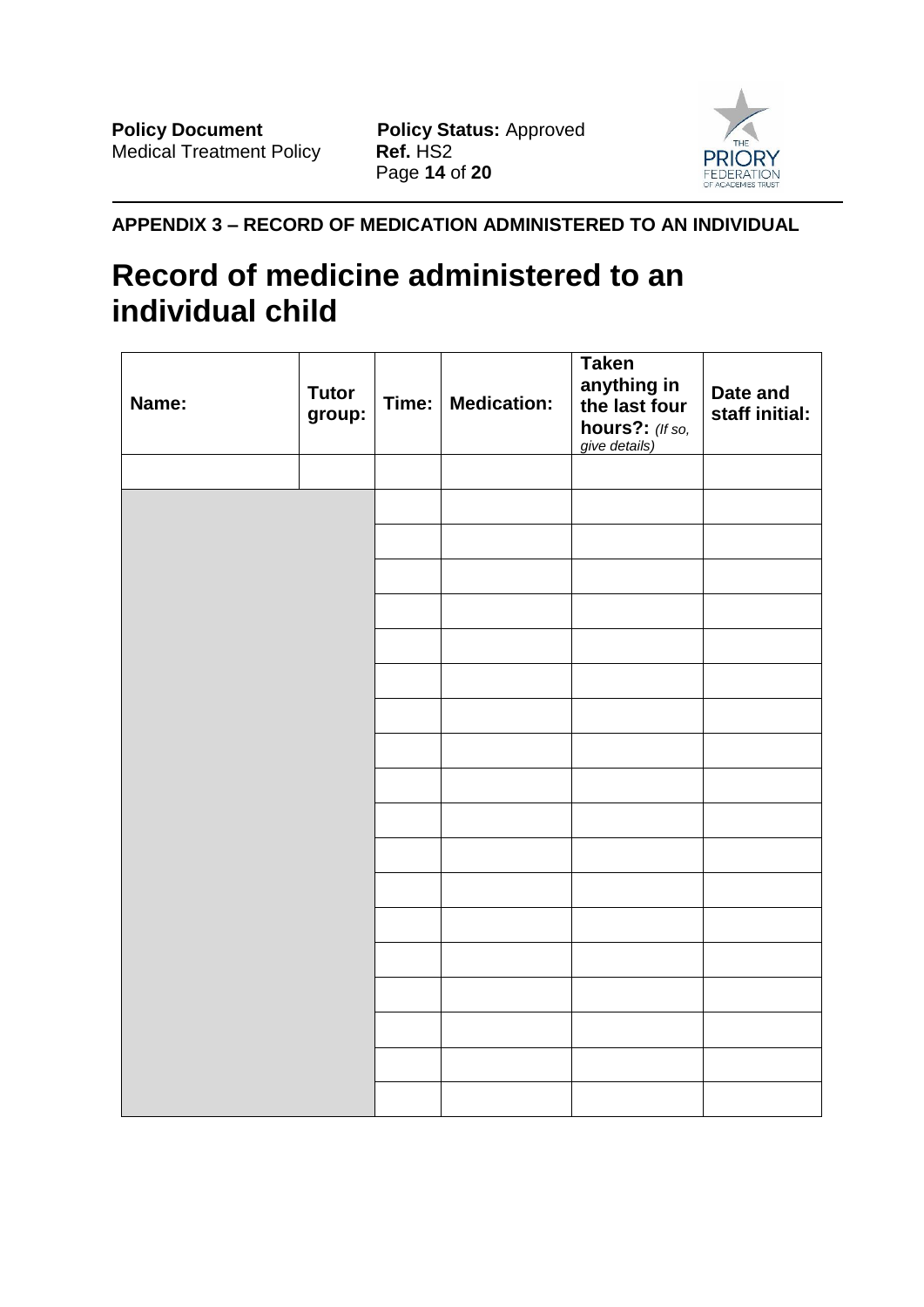**Policy Document Policy Status:** Approved Medical Treatment Policy **Ref. HS2** Page **15** of **20**



# **APPENDIX 4 – PERSONAL EMERGENCY EVACUATION PLAN**

# **PERSONAL EMERGENCY ESCAPE PLAN**

| Name:                                                    |  |
|----------------------------------------------------------|--|
| <b>Reason for PEEP:</b><br>(Please specify if temporary) |  |
| School:                                                  |  |
| Normal building / floor / room:                          |  |

| <b>Informed of fire evacuation by:</b> $ $ (e.g. normal fire alarm, pager, other – please specify) |
|----------------------------------------------------------------------------------------------------|
|                                                                                                    |

| <b>Evacuation requirements:</b>                                              |  |
|------------------------------------------------------------------------------|--|
| How many people need to assist<br>you?                                       |  |
| Do you need to be shown the<br>escape routes?                                |  |
| Do you need help with your<br>assistance dog?                                |  |
| Do you need to have doors<br>opened?                                         |  |
| Will you require more time as you<br>move slowly?                            |  |
| Will you need assistance moving<br>your wheelchair to the assembly<br>point? |  |
| Do you need to hold the arm of<br>your assistant(s)?                         |  |

#### **Assistants:**

I require  $\equiv$  person(s) to assist me.

Names / departments of people assisting: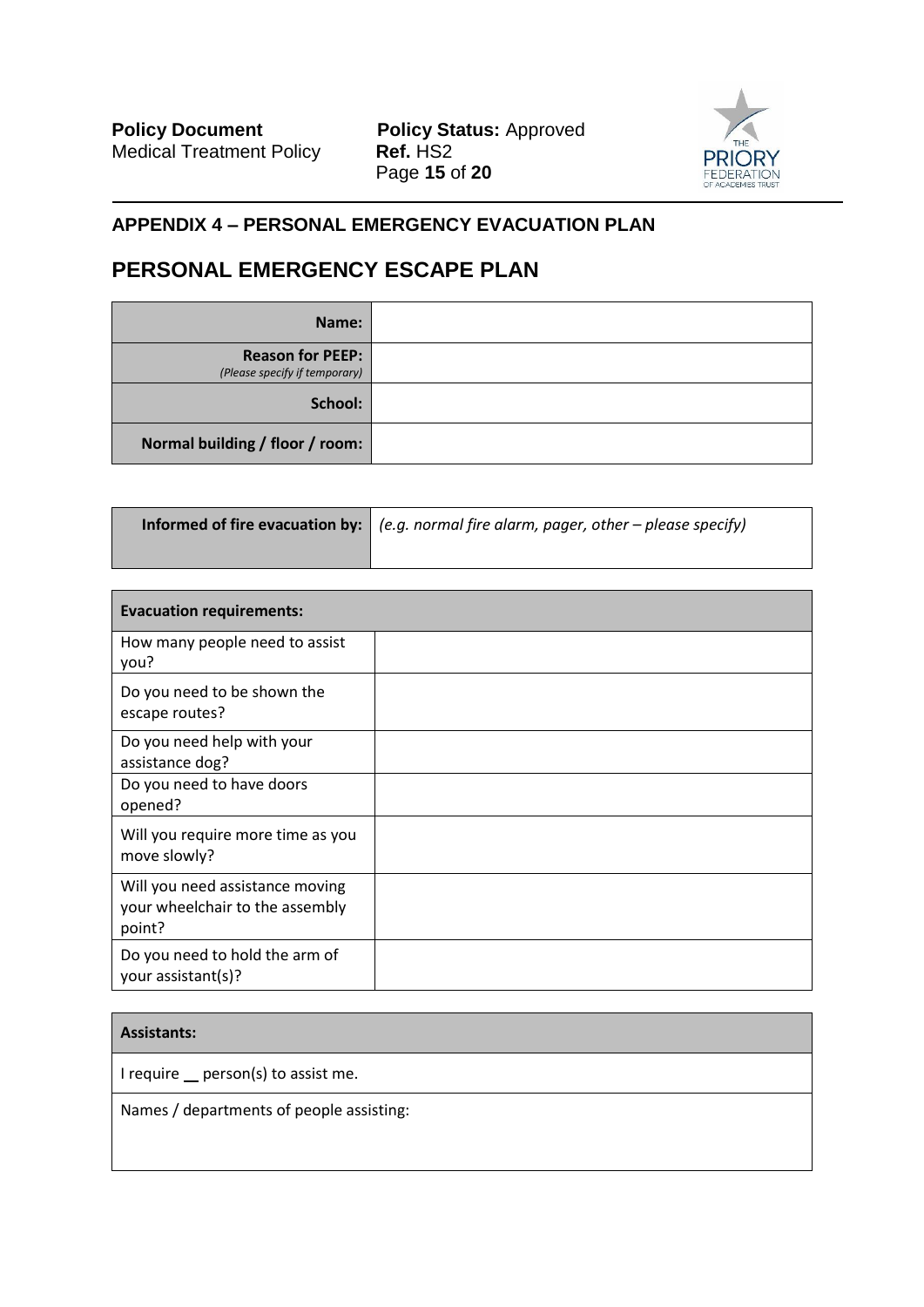**Policy Document Policy Status:** Approved Medical Treatment Policy **Ref.** HS2 Page **16** of **20**



Back-up assistants / departments:

**Equipment provided (including means of communication):**

**Additional information:**

| <b>Member of staff signature:</b> | Date: |  |
|-----------------------------------|-------|--|
| <b>Signed by Individual:</b>      | Date: |  |

**Once complete please attach the student's timetable and submit a copy to the Site Manager and relevant staff.**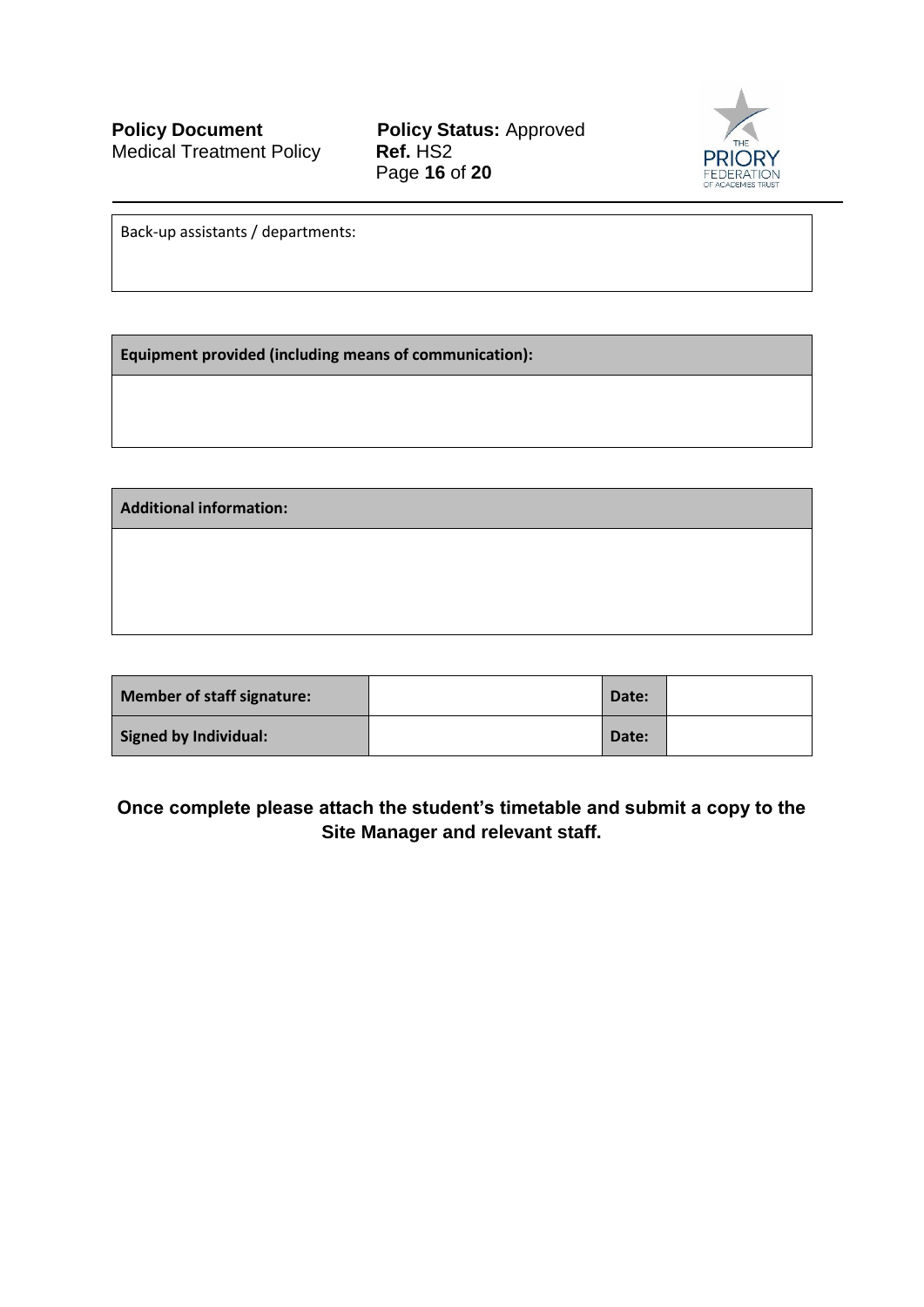**Policy Document Policy Status:** Approved Medical Treatment Policy **Ref.** HS2 Page **17** of **20**



┑

# **APPENDIX 5 – INDIVIDUAL MEDICAL CARE PLAN**

# **Individual Medical Care Plan**

| Academy:                          |                                               |
|-----------------------------------|-----------------------------------------------|
| Name of<br>child:                 | Tutor group:                                  |
| <b>Medical</b><br>diagnosis<br>or |                                               |
| condition:                        |                                               |
| <b>Medication</b>                 |                                               |
| currently                         |                                               |
| prescribed:                       |                                               |
| <b>Describe</b><br>medical needs  |                                               |
| and give<br>details of            |                                               |
| child's                           |                                               |
| symptoms and                      |                                               |
| triggers:                         |                                               |
| <b>Name of</b>                    |                                               |
| medication,                       |                                               |
| dose, method                      |                                               |
| of                                |                                               |
| administration,                   |                                               |
| when to be                        |                                               |
| taken, side                       |                                               |
| effects, contra-                  |                                               |
| indications:                      |                                               |
| <b>What</b><br>constitutes an     |                                               |
| emergency,                        |                                               |
| and the action                    |                                               |
| to be taken if                    |                                               |
| this occurs:                      |                                               |
|                                   |                                               |
| <b>Can the</b>                    | If no, please outline any additional training |
| medication be                     | information which will be required:           |
| self-                             |                                               |
| administered?:                    |                                               |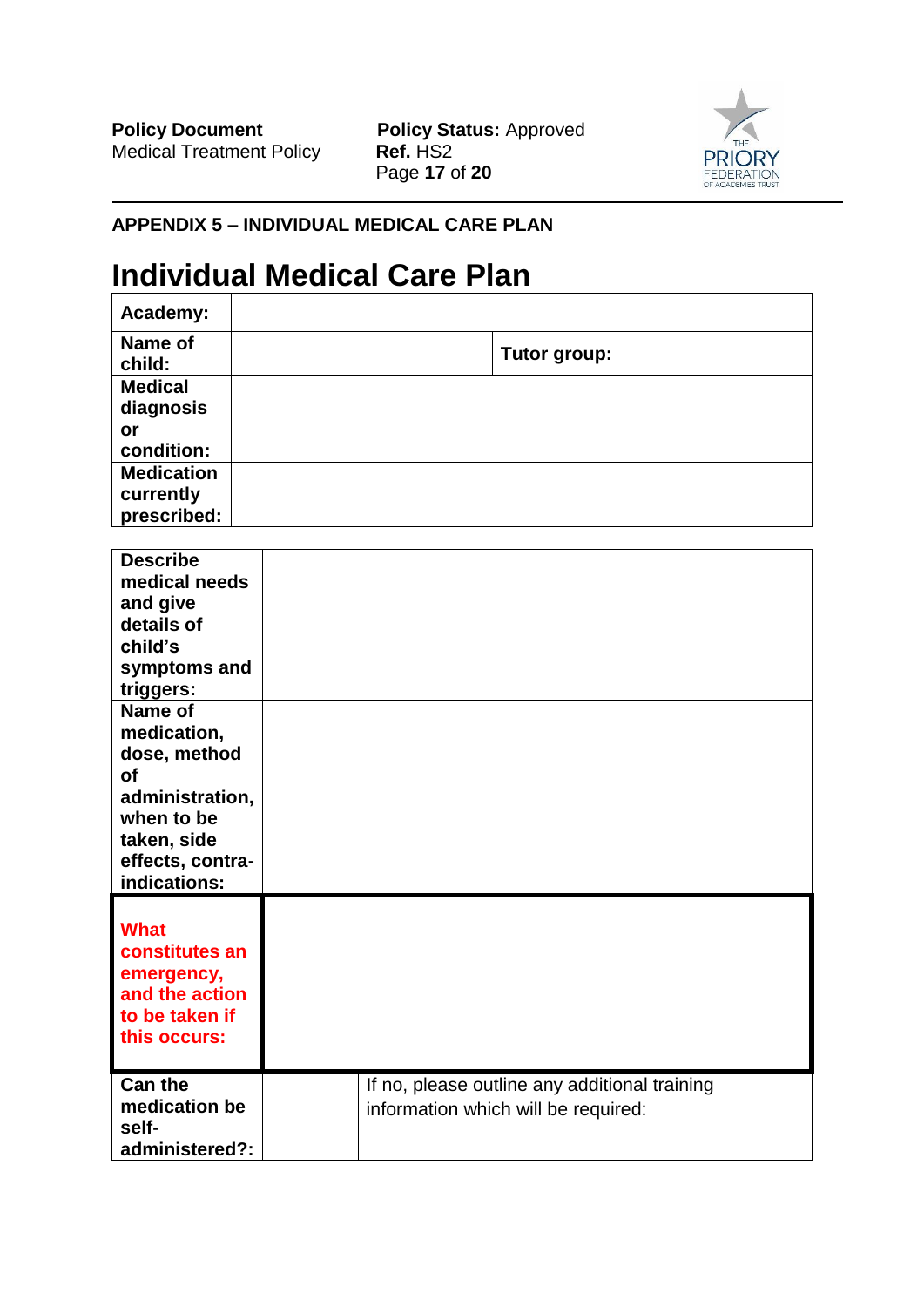Medical Treatment Policy **Ref.** HS2

**Policy Document Policy Status: Approved** Page **18** of **20**



| Daily care<br>requirements:                                                                                    |                                                                                                    |
|----------------------------------------------------------------------------------------------------------------|----------------------------------------------------------------------------------------------------|
| <b>Storage of</b><br>medication:                                                                               |                                                                                                    |
| <b>Arrangements</b><br>for school<br>visits:<br>(Please state any<br>specific needs for<br>residential visits) | Please refer to the Federation's Educational Visits Policy should you require further information. |

# **Staff member(s) with responsibility and training required (if applicable)**

**Headteacher's agreement**

It is agreed that this child will receive the above listed medication as directed in this Individual Medical Care Plan.

**Date:** \_\_\_\_\_\_\_\_\_\_\_\_\_\_\_\_\_\_\_\_\_\_\_\_\_\_\_\_\_\_\_\_\_\_\_\_\_\_\_

**Signed:** \_\_\_\_\_\_\_\_\_\_\_\_\_\_\_\_\_\_\_\_\_\_\_\_\_\_\_\_\_\_\_\_\_\_\_\_\_\_\_

**Print name:** 

*(The Headteacher/Head of Setting/Named Member of Staff)*

#### **Parental and pupil agreement**

I agree that the medical information contained in this plan may be shared with individuals involved with my child's care and education (this includes individual emergency services). I understand that I must notify the Academy of any changes in writing. **Date:** \_\_\_\_\_\_\_\_\_\_\_\_\_\_\_\_\_\_\_\_\_\_\_\_\_\_\_\_\_\_\_\_\_\_\_\_\_\_\_

**Signed:** \_\_\_\_\_\_\_\_\_\_\_\_\_\_\_\_\_\_\_\_\_\_\_\_\_\_\_\_\_\_\_\_\_\_\_\_\_\_\_

**Print name:** 

| Healthcare professional agreement (if applicable)        |  |  |  |
|----------------------------------------------------------|--|--|--|
| I agree that the information is accurate and up to date. |  |  |  |
| Date:                                                    |  |  |  |
| Signed:                                                  |  |  |  |
| <b>Print name:</b>                                       |  |  |  |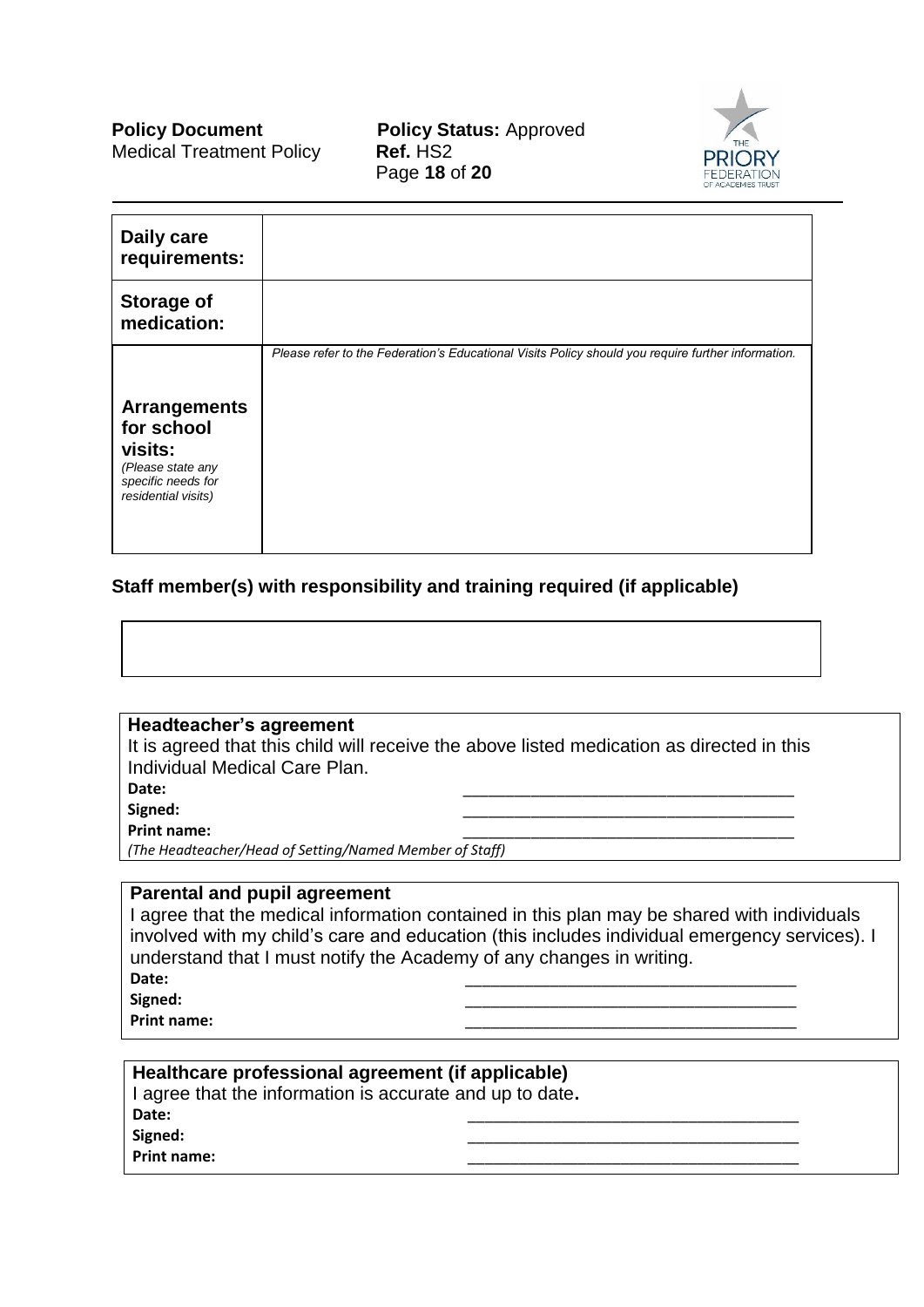**Policy Document Policy Status: Approved** Page **19** of **20**



# **APPENDIX 6 – TEMPLATE LETTER**

Dear Parent / Carer

# **The Individual Medical Care Plan**

Thank you for informing the Academy of your child's medical condition. In conjunction with guidance from the Department for Education and The Priory Federation of Academies Trust's Medical Treatment Policy, the Academy has a duty of care to all students, including those with medical conditions.

Therefore, we are asking all parents/carers of students with complex health needs to assist us by completing an Individual Medical Care Plan. Please complete the plan enclosed and return it to me at *name of school.* If you would prefer to meet me to complete the Individual Medical Care Plan or if you have any questions then please contact me on *insert contact details*.

Your child's completed Medical Care Plan will store details about their medical condition, current medication, triggers, individual symptoms and emergency contact numbers. The plan will help Academy staff to better understand your child's medical condition.

In addition, please make sure that the plan is regularly checked and updated and the Academy must be kept informed about changes to your child's medical condition or medication. This includes any changes to how much medication they need to take and when they need to take it.

Thank you for your help.

Yours sincerely

*NAME JOB TITLE*